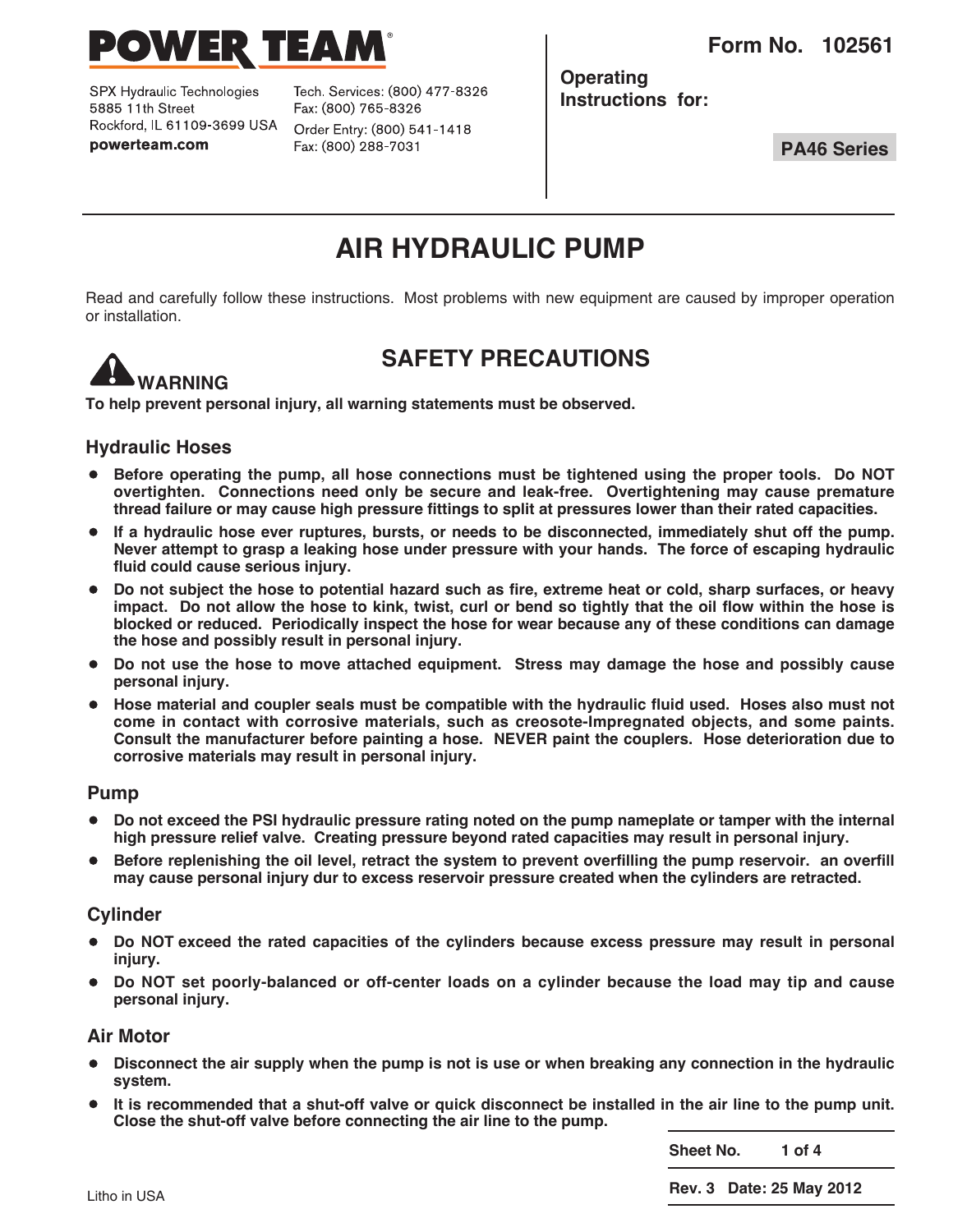## **OPERATING INSTRUCTIONS**

1. **INSTALL the AIR FITTINGS:** Remove the thread protector from the air inlet, and install the air supply fittings (not included) as shown. Minimum air supply must be 50 CFM and 80 PSI, with 100 PSI being the maximum. Secure your pump fitting to the air supply.



**IMPORTANT: Seal all external pipe connections with a high-quality, nonhardening thread sealant, such as** Power Team HTS6. PTFE tape can be used to seal hydraulic connections if only one layer of tape is used. Apply the tape carefully, two threads back, to prevent it from being pinched by the coupler and broken off inside the system. Any loose pieces of tape could travel through the system and obstruct the flow of oil or **cause jamming of precision-fit parts.**

- 2. **ASSEMBLE the HOSES:** Clean the areas around the oil ports of the valve and hydraulic cylinders, and remove the plastic thread protectors. Clean all hose ends, couplers, or union ends. Inspect all threads and fittings for signs of wear or damage and replace as needed.
- 3. **FILL the RESERVOIR:** Remove the filler cap and insert a clean funnel. Fill the reservoir with hydraulic oil to within 1/2" of the top of the filler hole. Replace the filler cap with the breather hole open.
- NOTE: The pump has been shipped without oil in the reservoir. Power Team hydraulic oil has been shipped **with the pump, and if additional oil is required, use only Power Team hydraulic oil.**
- 4. **BLEED AIR from the SYSTEM:** Position the hydraulic cylinder at a lower level than the pump and completely retract any load from the cylinder. Remove the filler plug. Run the hydraulic system through several cycles of extending and retracting the cylinder, free of any load. Check the oil level in the reservoir and add oil if needed.

# **PREVENTIVE MAINTENANCE**

#### **IMPORTANT:**

**Any repair or servicing which requires dismantling the pump should be performed in a dirt-free environment by a qualified technician.**

**Disconnect the pump from the air supply before performing maintenance or repair procedures.**

**LUBRICATION of the AIR DRIVEN MOTOR:** If the pump is operated on a continuous duty cycle or at maximum speed for an exteded period, an automatic air line oiler is recommended. Install the oiler in the air inlet line as close to the pumping unit as possible. Adjust the oiler to feed 1-3 drops of SAE #10 oil per minute (one drop for every 50- 75 CFM of air) into the system.

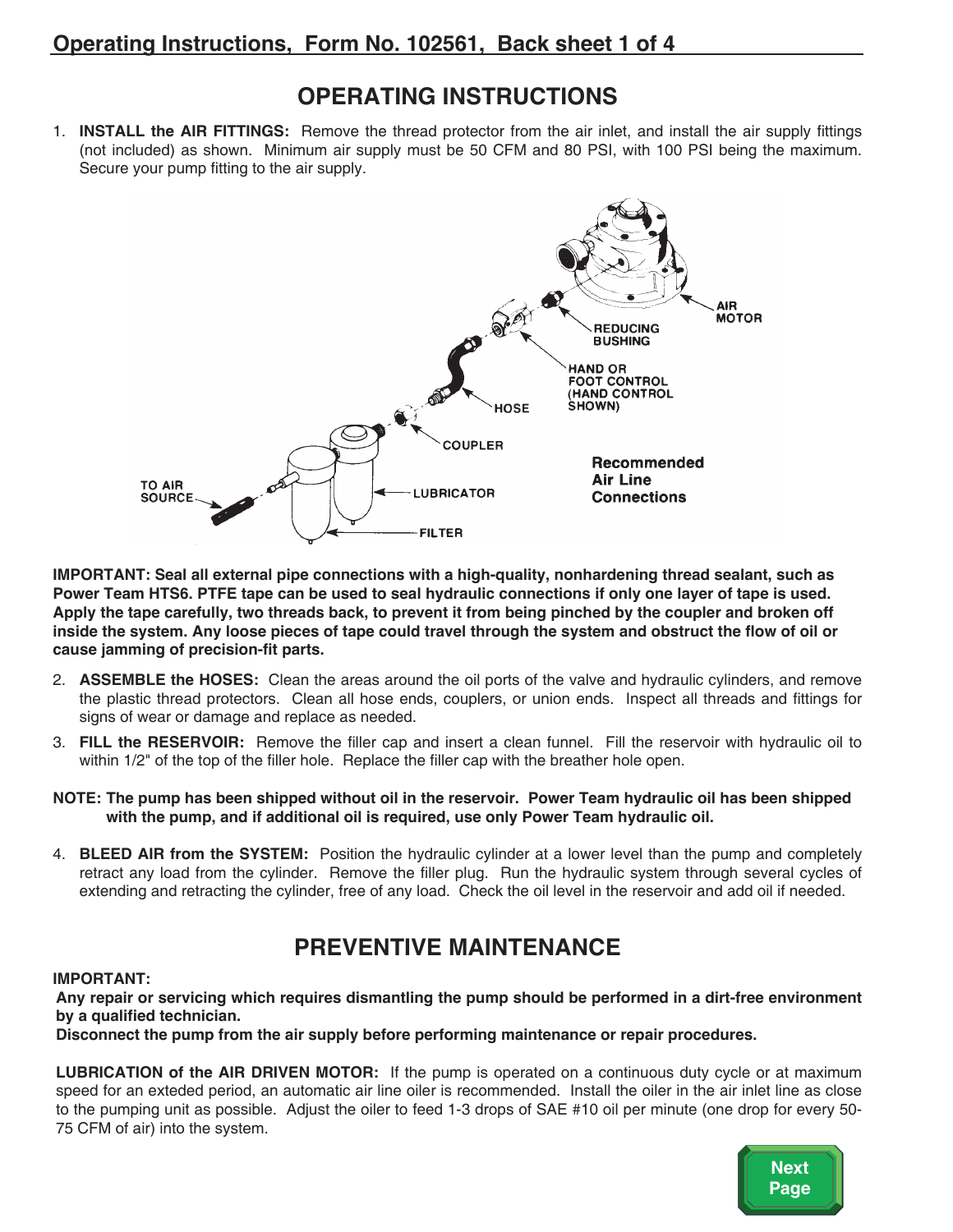**BLEEDING AIR from the SYSTEM:** After use, air may accumulate in the hydraulic system if the reservoir level has been permitted to get too low. This air will cause the cylinder to responded in an unstable or slow manner. To remove this air:

- A. If the pump is positioned above the cylinders:
	- 1. The hydraulic cylinder(s) must be positioned on their side with the couplers pointed upward.
	- 2. Remove any load from the cylinder(s) and cycle the hydraulic system through several cycles (fully extend and retract the cylinders).
- B. If the pump is located below the cylinders:
	- 1. Loosen cap screw on top of cylinders and start pump.
	- 2. When oil replaces the air excaping (bleeding) from loosened screw in cylinder, stop pump and retighten the screws.

**DRAINING and FLUSHING the RESERVOIR:** The reservoir should be drained, flushed, and refilled with Power Team hydraulic oil after approximately 300 hours of use.

- 1. Clean the pump exterior before the pump unit is removed from the reservoir.
- 2. Remove the screws that hold the motor and pump assembly to the reservoir. **Important: Do not damage the** gasket or bump the filter or hydraulic pressure regulating valves when lifting the pump and motor off the **reservoir.**
- 3. After disposing of the used oil, clean the inside of the reservoir and fill with a suitable flushing oil. Rinse the filter clean.
- 4. Place the pump and motor assembly back onto the reservoir and secure it with two machine screws assembled on opposite corners of the housing.
- 5. Connect a hose to the advance port of the valve and place the other end of the hose into the oil filler plug hole.
- 6. Run the pump on "advance" for several minutes.
- 7. Remove the motor and pump assembly from the reservoir. Drain and clean the inside of the reservoir.
- 8. Fill the reservoir with Power Team hydraulic oil. Place the pump and motor assembly (with gasket) back on the reservoir and tighten the screws securely and evenly.

#### **HYDRAULIC FLUID LEVEL**

- Check the oil level in the reservoir after each <sup>10</sup> hours of use.
- Proper oil level is within 1/2" of the filler plug when all cylinders are retracted.

#### **ADDING OIL to the RESERVOIR**

- Use only Power Team hydraulic oil (215 SSu @ 100°F).
- Clean the entire area around the filler plug before removing the filler plug.
- Use <sup>a</sup> clean funnel with filter when adding oil.
- Cylinder(s) must be fully retracted and the power supply disconnected when adding oil to the reservoir.

#### **MAINTENANCE CLEANING**

- Keep the outer surface of the pump, all hose connections and any equipment hooked up to the pump as free of dirt and oil as possible.
- The breather hole in the filler cap must be kept clean and unobstructed at all times.
- All unused couplers are to be sealed with thread protectors.
- Change oil as recommended.

**Sheet No. 2 of 4**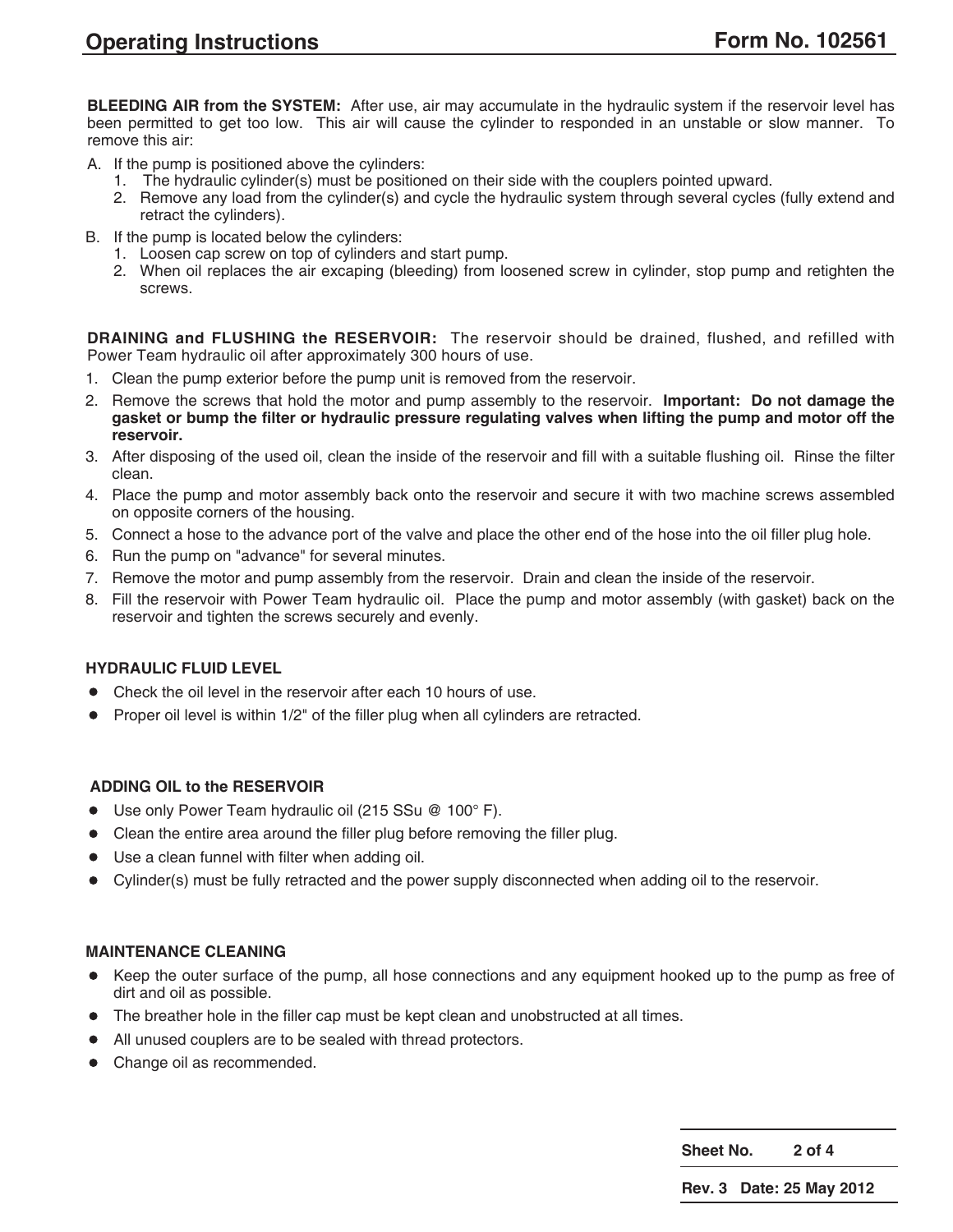# **ACCESSORY INSTALLATION**

### **Hydraulic Gauge**

- 1. Remove the pipe plug from the gauge port.
- 2. Remove the four cap screws holding the valve to the pump plate and lift the valve off the pump plate. Do NOT kink the air lines.
- 3. Apply Power Team HTS6 thread sealant or PTFE tape to the threads of the gauge. Thread the gauge into the gauge port and tighten with a wrench.
- 4. Assemble the valve back onto the pump plate.



### **Pressure Regulating Valve**

The pressure regulating valve can be adjusted to by pass oil at a desired pressure setting while the pump continues to run.

- 1. Loosen the locknut on the pressure regulating valve. Turn the adjusting screw a few turns counterclockwise (CCW) to decrease the pressure setting to a lower than desired pressure.
- Note: For easy adjustment of the pressure regulating valve, always adjust the pressure by INCREASING it to **an appropriate pressure setting.**
- 2. Connect the pump air supply and place the remote flow control valve in the advance position.
- 3. Slowly turn the adjusting screw in a clockwise (CW) direction to gradually increase the pressure setting. When the desired pressure setting is reached, lock the adjusting screw in position by tightening the locknut.

# **TROUBLESHOOTING GUIDE**

# **WARNING**

• **To prevent injuries, any repair work or troubleshooting must be done by qualified personnel familiar with this equipment.**



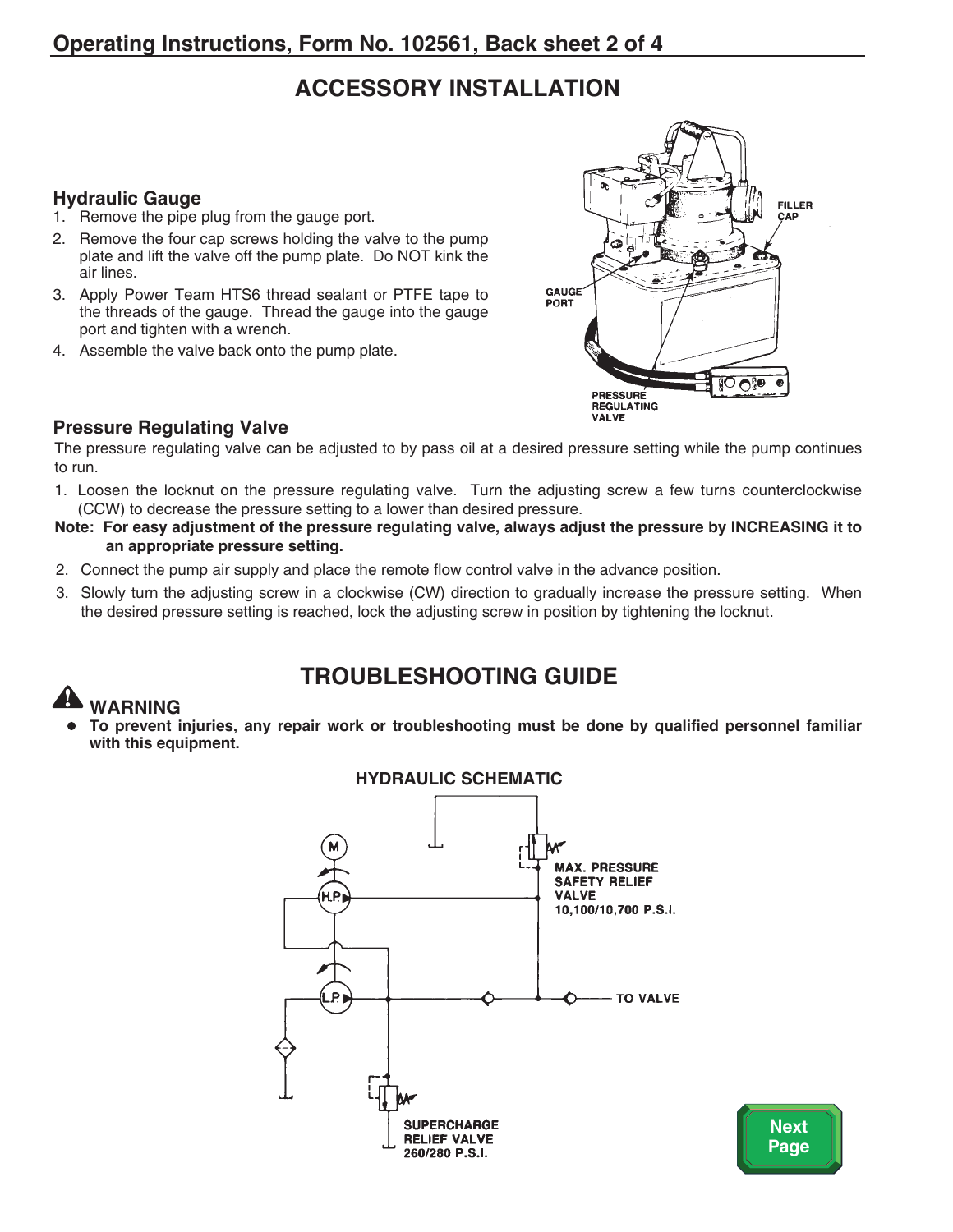#### **NOTE:**

- **Use the proper gauges and equipment when troubleshooting.**
- Depending on the pump version, it is often best to check for leaks by using a hand pump and applying pressure to the suspect area without the motor running. Watch for leaking oil and follow it back to its **source.**
- Plug the outlet ports of the pump when checking for leakage to determine if the leakage is in the pump or **if it is in the cylinder or tool.**
- **Refer to Parts List #100716 or #100717 and the hydraulic schematic when using this troubleshooting guide.**

| <b>PROBLEM</b>                                               | <b>CAUSE</b>                                                                                   | <b>SOLUTION</b>                                                                                                                                                                |
|--------------------------------------------------------------|------------------------------------------------------------------------------------------------|--------------------------------------------------------------------------------------------------------------------------------------------------------------------------------|
| Pump is not delivering oil or<br>delivers only enough oil to | (1) Oil level too low                                                                          | (1) Fill reservoir to within 1/2" of filler<br>plug with all cylinders retracted.                                                                                              |
| advance ram(s) partially or<br>erratically                   | (2) Loose fitting coupler to ram                                                               | (2) Inspect couplers to insure that<br>they are completely coupled.<br>Occassionally couplers have to be<br>replaced because the ball-check<br>does not stay open due to wear. |
|                                                              | (3) Air in system                                                                              | (3) Bleed the system.                                                                                                                                                          |
|                                                              | (4) Air leak in suction line                                                                   | (4) Check and tighten the suction<br>line.                                                                                                                                     |
|                                                              | (5) Dirt in pump or filter plugged                                                             | (5) Pump filter should be cleaned<br>and if necessary, pump should be<br>dismantled and all parts inspected<br>and cleaned.                                                    |
|                                                              | (6) Oil is bypassing through the<br>double-acting cylinder                                     | (6) By removing the ram and<br>capping the hoses, the pump and<br>valve can be checked. Observe<br>whether or not the pump will hold<br>pressure.                              |
|                                                              | (7) Cold oil or oil is too heavy<br>(Hydraulic oil is of a higher viscosity<br>than necessary) | (7) Change to lighter oil                                                                                                                                                      |
|                                                              | (8) Relief valve or low pressure<br>unloading valve out of adjustment                          | (8) Readjust as needed.                                                                                                                                                        |
|                                                              | (9) Reservoir capacity is too small<br>for the size of the cylinder(s) used                    | (9) Use smaller cylinder(s) or larger<br>reservoir.                                                                                                                            |
|                                                              | (10) Defective directional valve                                                               | (10) Inspect all parts carefully and<br>replace if necessary.                                                                                                                  |
|                                                              | (11) Sheared drive shaft key(s)                                                                | (11) Replace                                                                                                                                                                   |
|                                                              | (12) Motor rotating in wrong                                                                   | (12) Air line connected into wrong                                                                                                                                             |
|                                                              | direction                                                                                      | port.                                                                                                                                                                          |
|                                                              | (13) Vacuum in reservoir                                                                       | (13) check for plugged vent in filler<br>plug.                                                                                                                                 |
|                                                              | (14) Low pressure pump worn                                                                    | (14) Clean pump parts, replace worn<br>gerotor set, repair or replace the<br>pump housings.                                                                                    |
|                                                              |                                                                                                | <b>Next</b>                                                                                                                                                                    |



**Sheet No. 3 of 4**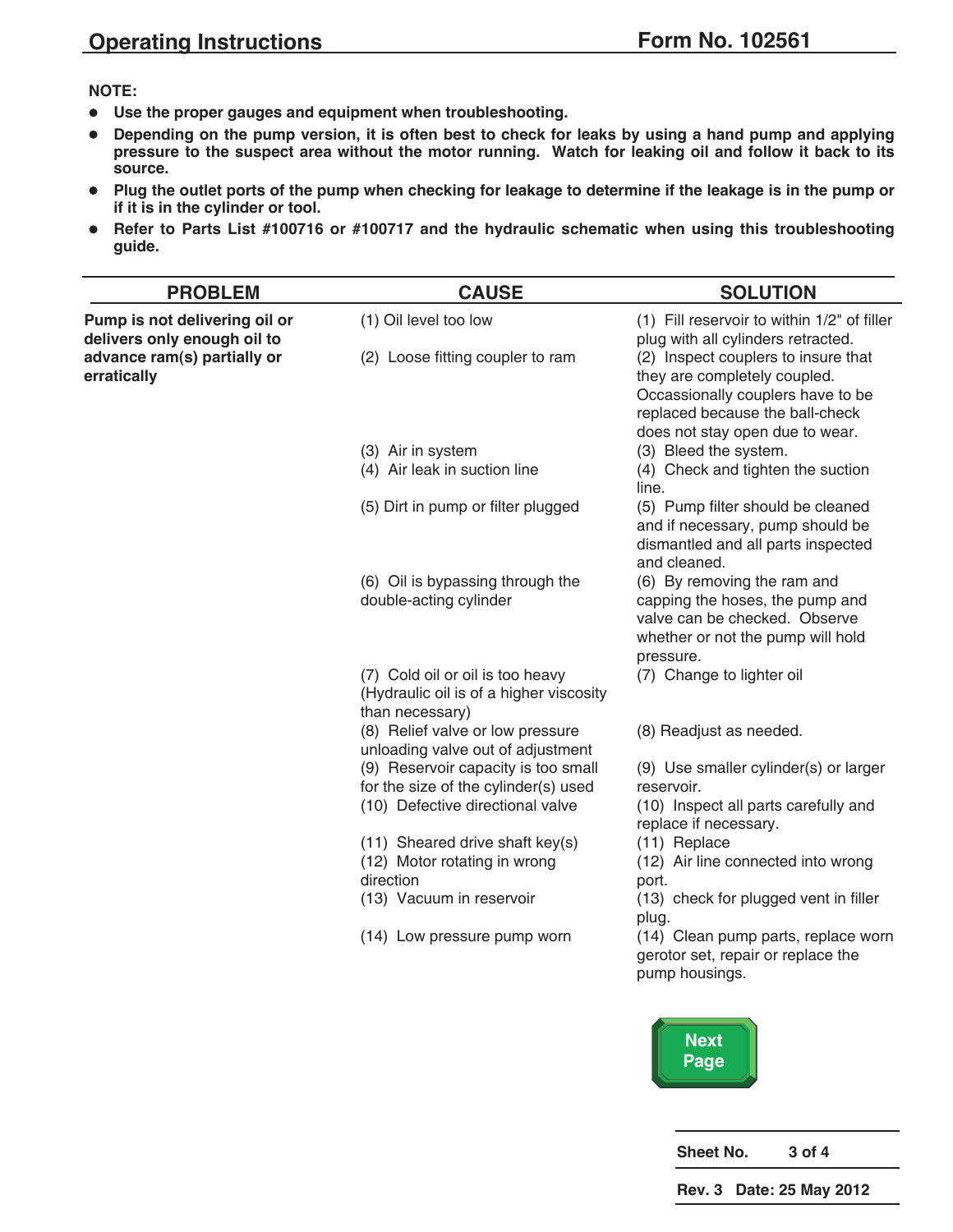| <b>PROBLEM</b>                                       | <b>CAUSE</b>                                                                                                                                                                                                                                                                                                                                                                                                                                                                                                                                                                                                                | <b>SOLUTION</b>                                                                                                                                                                                                                                                                                                                                                                                                                                                                                                                                                                                                                                                                                                                                                                                                                                                                                                                |
|------------------------------------------------------|-----------------------------------------------------------------------------------------------------------------------------------------------------------------------------------------------------------------------------------------------------------------------------------------------------------------------------------------------------------------------------------------------------------------------------------------------------------------------------------------------------------------------------------------------------------------------------------------------------------------------------|--------------------------------------------------------------------------------------------------------------------------------------------------------------------------------------------------------------------------------------------------------------------------------------------------------------------------------------------------------------------------------------------------------------------------------------------------------------------------------------------------------------------------------------------------------------------------------------------------------------------------------------------------------------------------------------------------------------------------------------------------------------------------------------------------------------------------------------------------------------------------------------------------------------------------------|
| Pump builds pressure but cannot<br>maintain pressure | (1) Check to see if there are any<br>external leaks. If no oil leakage is<br>visible, the problem is internal. If<br>using a double-acting cylinder,<br>remove it from the system to insure<br>that the leak is not in the cylinder.<br>(2) To test for a leaking control<br>valve, lift the pump from the reservoir<br>but keep the filter in the oil. Remove<br>the drain line to see if the oil is<br>leaking from the valve. If the valve is<br>not leaking, the internal check valve<br>could be leaking. Refer to the note<br>concerning checking for oil leaks at<br>the beginning of this Troubleshooting<br>Guide. | (1) Reseal leaking pipe fittings with<br>pipe sealant.<br>(2) Clean, reseat or replace control<br>valve parts. If the internal check<br>valve(s) are leaking, the pump must<br>be dismantled and the seat areas<br>repaired, poppets replaced, shear<br>seals relapped, etc.                                                                                                                                                                                                                                                                                                                                                                                                                                                                                                                                                                                                                                                   |
| Pump will not build full pressure                    | (1) Faulty pressure gauge<br>(2) Check for external leakage<br>(3) Check the external pressure<br>regulator. Check the relief valve<br>setting.<br>(4) Look for internal leakage in<br>double-acting cylinders.<br>(5) Check for leaks in the flow<br>control valve<br>(6) Inspect the pump for internal<br>leakage. Check high pressure pump<br>inlet or outlet ball checks.<br>(7) Sheared Key(s)<br>(8) Inadequate air pressure                                                                                                                                                                                          | (1) Calibrate gauge<br>(2) Seal any faulty pipe fitting with<br>pipe sealant.<br>(3) Lift the pump from the reservoir<br>but keep the filter immersed in oil.<br>Note the pressure reading when the<br>relief valve begins to open up. If<br>functioning normally, it should start to<br>leak off at relief valve pressure.<br>(4) Remove the cylinder from the<br>pump. If the pump builds full<br>pressure, the cylinder is defective.<br>(5) Clean and reseat or replace<br>parts.<br>(6) Same procedure as above but<br>look for leaks around the entire inner<br>mechanism. If there are no visible<br>leaks the high pressure pump<br>subassembly may be leaking.<br>Remove all parts. Check the valve<br>head assembly body for any damage<br>to the seat area. Clean and reseat if<br>necessary. Inspct for damage and<br>replace parts if necessary, then<br>reassemble.<br>(7) Replace<br>(8) Increase air pressure. |